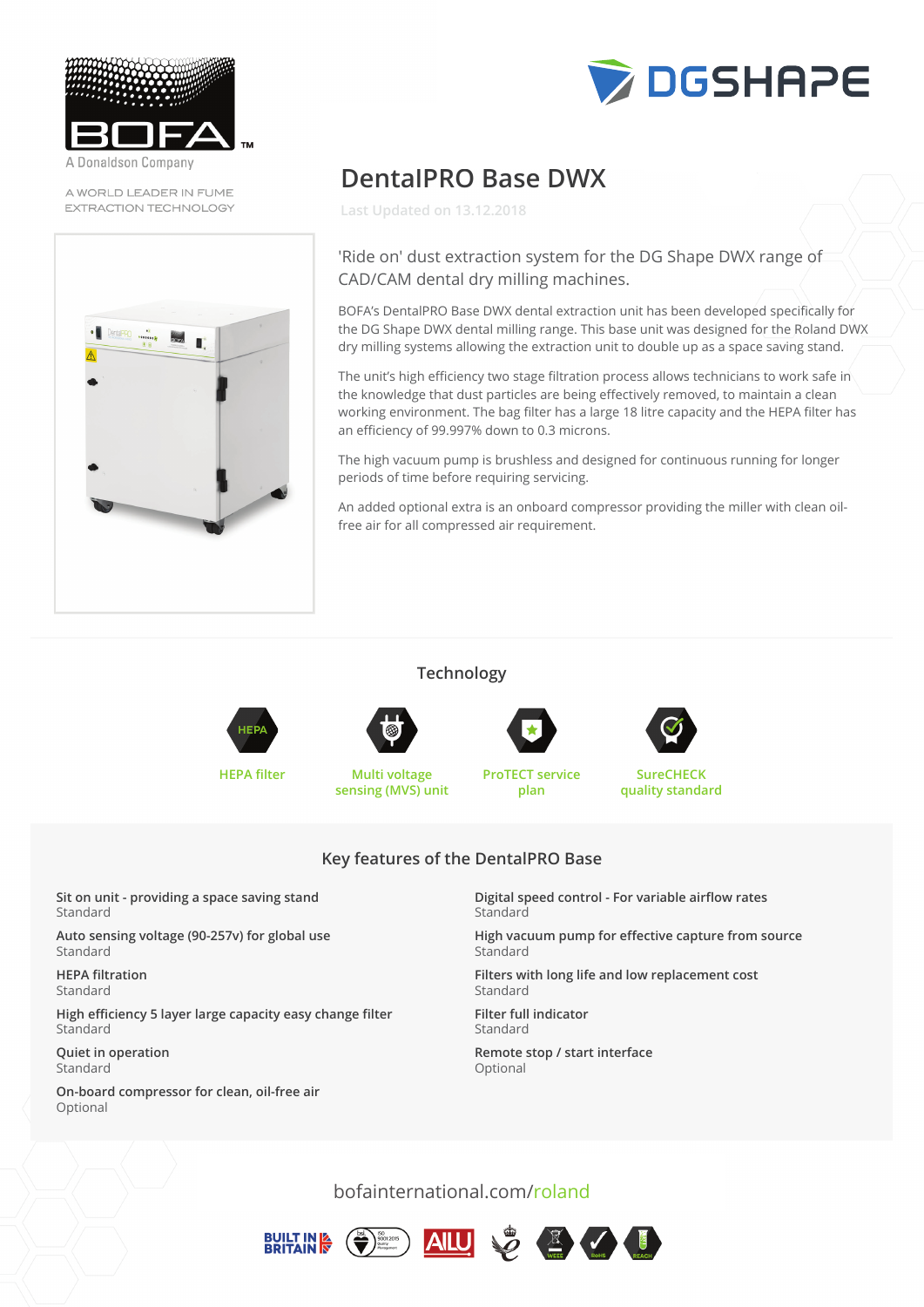

## **Airflow through filters**

Contaminated air

Particulate

Pre filter



HEPA filter

Clean air

<u> Primarkan (</u> .<br>Statističnik politika<br>Statističnik politika ۷ Large and medium<br>sized particulate held Ù in the filter media Small sized ÷ particulate held<br>in the HEPA filter media  $\blacksquare$  $\overline{\mathbf{v}}$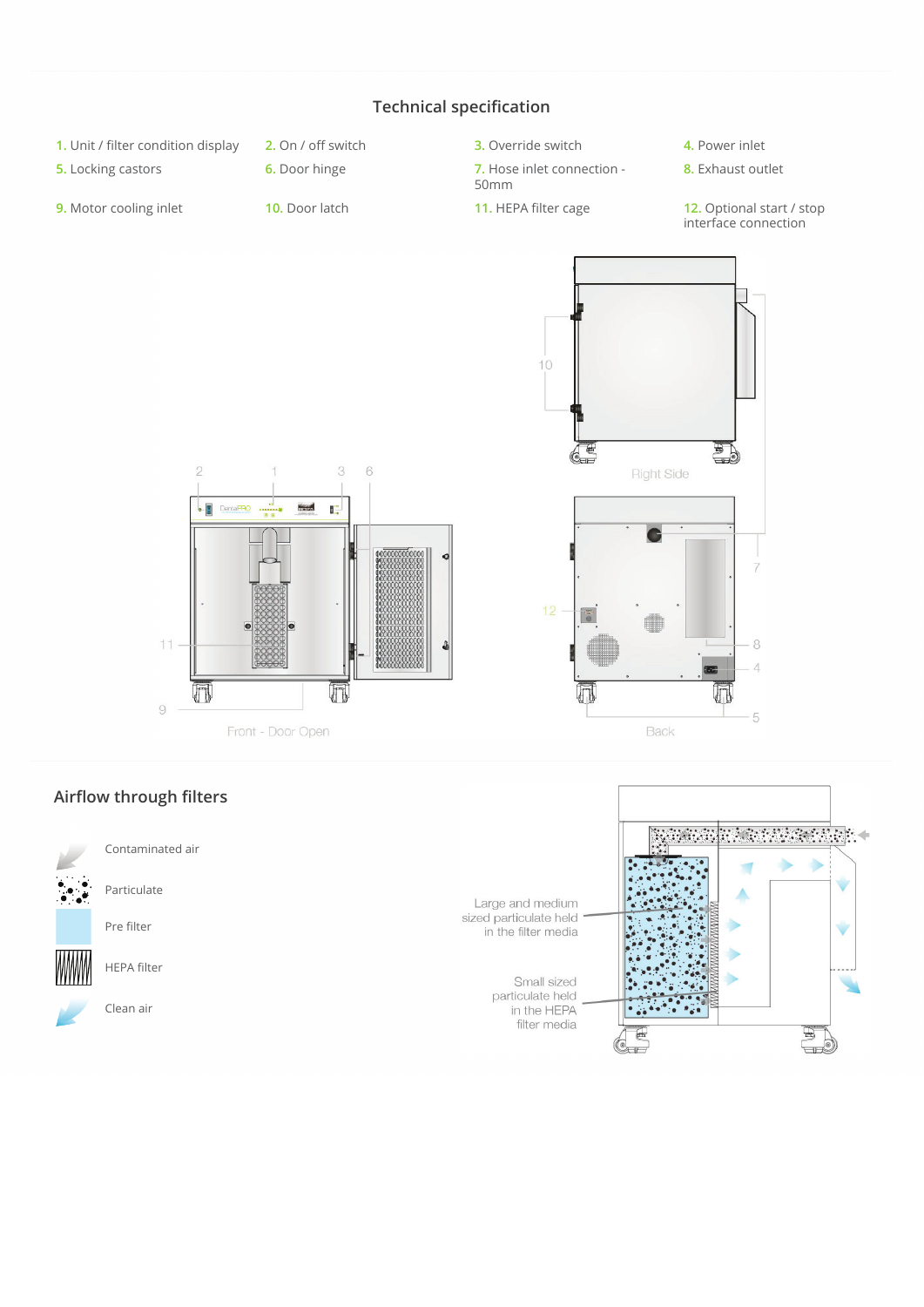# **Technical data**

|                        | EU                                                             | <b>UK</b>                                                      |
|------------------------|----------------------------------------------------------------|----------------------------------------------------------------|
| Dimensions (HxWxD)     | $610 \times 670 \times 765$ mm                                 | 24.02 x 26.38 x 30.12"                                         |
| Cabinet construction   | Powder coated mild steel<br>Powder coated mild steel           |                                                                |
| Max airflow / pressure | 285m <sup>3</sup> /hr / 96mbar                                 | 167cfm / 96mbar                                                |
| Electrical data        | 115 - 230v 1ph 50/60Hz Full load current:<br>12.5 amps / 1.1kw | 115 - 230v 1ph 50/60Hz Full load current:<br>12.5 amps / 1.1kw |
| Noise level            | <66dBA (at typical operating speed)                            | <66dBA (at typical operating speed)                            |
| Weight                 | 50kgs                                                          | $110$ lbs                                                      |
| Approvals              | <b>CE</b>                                                      | <b>CE</b>                                                      |

| Pre filter specifications |                   |  |
|---------------------------|-------------------|--|
| Filter media              | borosilicate      |  |
| Filter media construction | Bag filter        |  |
| Filter capacity           | 18 litres         |  |
| Filter efficiency         | 99% @ 0.3 microns |  |

| <b>HEPA filter specifications</b> |                                              |
|-----------------------------------|----------------------------------------------|
| HEPA filter media                 | borosilicate                                 |
| <b>HEPA media construction</b>    | Maxi pleat construction with webbing spacers |
| Filter efficiency                 | 99.997% @ 0.3 microns                        |

| Unit part numbers                        |            |                  |                  |                                                             |
|------------------------------------------|------------|------------------|------------------|-------------------------------------------------------------|
| Model                                    | Option     | Voltage          | Part number      | Part number for<br><b>Australia and New</b><br>Zealand only |
| DentalPRO Base DWX<br>Powder coated unit |            | $90 - 257v$      | 4230851035-1638  | 4220851038-1293                                             |
| DentalPRO Base DWX<br>Powder coated unit | Compressor | 100v             | 20430850038-1638 |                                                             |
| DentalPRO Base DWX<br>Powder coated unit | Compressor | 230 <sub>v</sub> | 20430851538-1638 | 20420851538-1293                                            |
| DentalPRO Base DWX<br>Powder coated unit | Compressor | 115 <sub>v</sub> | 20430850538-1638 |                                                             |

| Replacement filter part numbers |             |  |
|---------------------------------|-------------|--|
| Description                     | Part number |  |
| Bag filter                      | A1030170    |  |
| HEPA filter                     | A1030161    |  |